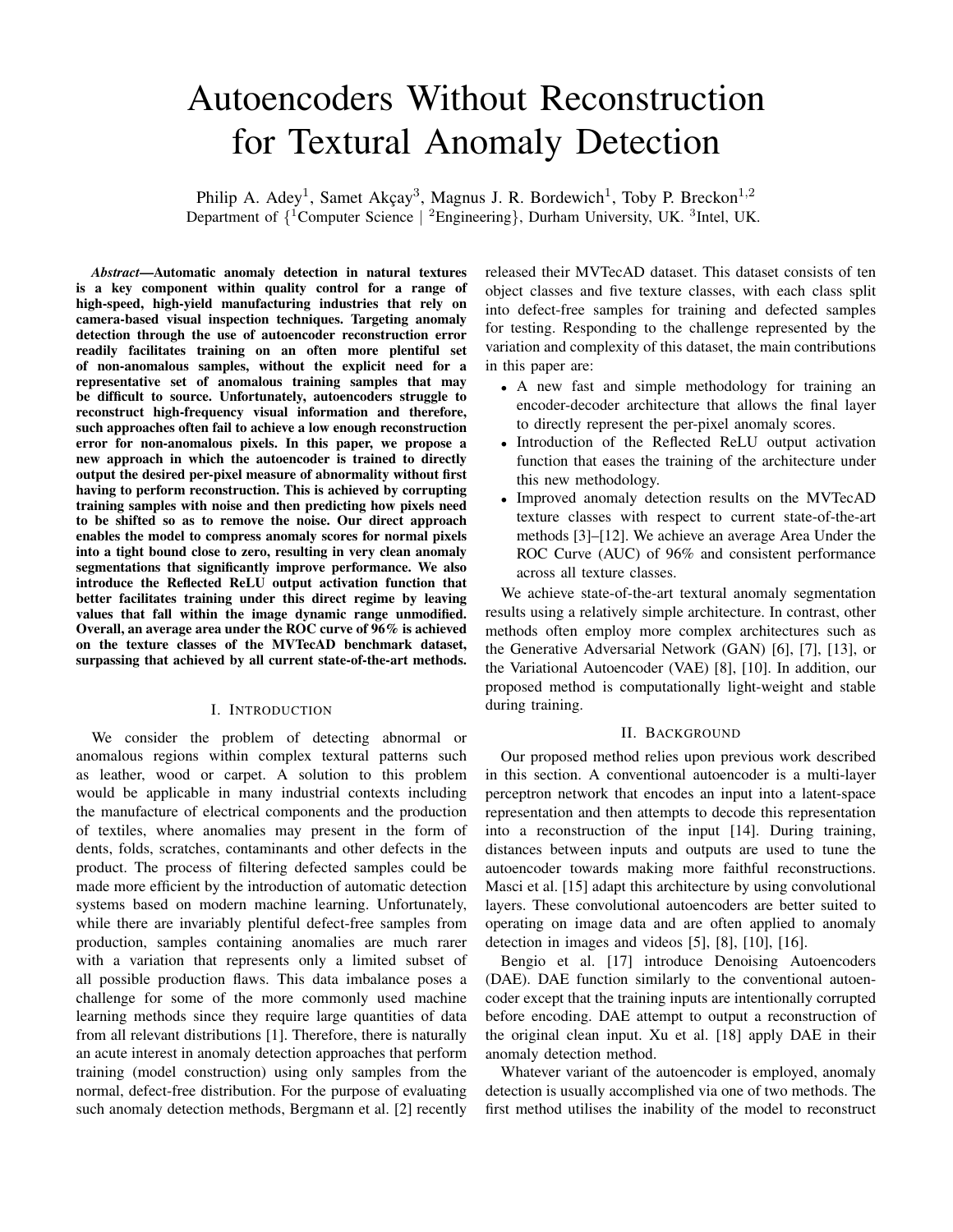novel inputs so that the reconstruction error becomes a proxy for abnormality [16]. The second method uses the learned encoding function as a dimensionality reduction algorithm. Samples are compressed before being fed into a subsequent classification algorithm for anomaly detection such as K-Nearest Neighbours [19] or a one-class support vector machine [18], [20].

Although autoencoder methods for anomaly detection vary, they usually share two common features that impede their performance: firstly, they use a loss function based on the  $L_1$  or  $L_2$  distance between the input example and its reconstruction, and secondly, the inability of the autoencoder to effectively reconstruct high-frequency information is not addressed. Bergmann et al. [5] point out the flaws in using  $L_1$  or  $L_2$  loss and substitute them for a perceptual loss based on Structural SIMilarity (SSIM) [21]. The main contribution of this work is to address the second issue by training the autoencoder to output the per-pixel anomaly map rather than a reconstruction.

## III. RELATED WORK

Numerous anomaly detection techniques have recently been applied to the MVTecAD dataset released by Bergmann et al. [2]. Bergmann et al. [5] themselves present two variants of an autoencoder reconstruction method: one trained using the  $L_2$  distance between the input and reconstruction and one trained using a distance based on the SSIM measure. They test these autoencoders alongside other contemporaneous anomaly detection methods comprised of AnoGAN [6]; a Gaussian Mixture Model (GMM) based method developed by Bottger et al. [4]; and the method of Napoletano et al. [3], who cluster features extracted from pretrained networks.

Since then, other researchers have tested new methods on MVTecAD. Li et al. [9] propose a method they refer to as Superpixel Masking and In-painting (SMAI). This method uses the PEN-Net image in-painting network [22] to learn how to restore normal images that have had a super-pixel region masked out. Baur et al. [13] develop the P-Net architecture to reconstruct input images from an encoding of both texture and structure information and use a GAN to improve the reconstruction quality. Liznerski et al. [12] apply one-class classification on features extracted from a fully convolutional network and finally, Liu et al. [8] and Dehaene et al. [10] each develop a VAE-based method. Liu et al. [8] attempt to improve the explainability of VAE models via gradient-based attention maps and subsequently, show that these attention maps are effective at localising anomalies in images. Meanwhile, Dehaene et al. [10] propose improving autoencoder reconstruction by projecting input test samples onto the learned normal data manifold via iterative gradient descent. This overcomes the difficulty of the autoencoder to reconstruct high-frequency information and improves performance on a range of autoencoder variants. Since their VAE variant performs the best, this is the one we choose for comparison.

# IV. METHODOLOGY

Ultimately, our task is to find an anomaly map: a tensor the same shape as the input whose elements measure the abnormality of each pixel component. When using a conventional or denoising autoencoder, this task is approached indirectly by arranging for the model to first output a reconstruction of the input [16]. The difference between the input and its reconstruction is then used to create the anomaly map. In our proposed method, the anomaly map is the direct output of the model. Assuming that most pixels are normal on the basis that anomalies are rare, our model aims to output near-zero values in the majority of cases. By contrast, conventional and denoising autoencoders need to output a detailed image accurately with all image features exactly aligned.

An overview of our approach is shown in Figure 1. During training, an input tile  $I$  is intentionally corrupted with random noise, resulting in the noised input  $I_n$ . The encoder-decoder architecture transforms  $I_n$  directly into the anomaly map  $A$ , which may be thought of as the per-pixel adjustment required to repair the noise. To tune the architecture towards producing better anomaly maps A, we compare the repaired image  $I' = I_n + A$  with the original, clean input image I. This comparison is performed by extracting features from both I and  $I'$  using the VGG-11 network [23] and taking  $L_2$  distance between these. The images  $I$  and  $I'$  are normalised according to the requirements of the pretrained VGG-11 network before undertaking this comparison. During testing, we do not add noise to the input tiles and the values in A are treated as the pixel-shifts required to repair any naturally occurring anomalies. Different to other methods, there is no need to form the reconstructed image  $I'$  during testing, since the anomaly map A is produced earlier in the pipeline.

The following subsections describe our approach in detail. They address the preprocessing (IV-A), Noising Filter Bank (IV-B), encoder-decoder architecture (IV-C), output activation function (IV-D), loss calculation (IV-E), training procedure (IV-F) and testing procedure (IV-G).

#### *A. Preprocessing and Normalisation*

Our architecture expects input image tiles whose values are normalised to the range  $[-1..1]$  and whose dimensions are  $65\times65$  pixels. These tiles are obtained via different methods in the training phase (Section IV-F) and testing phase (Section IV-G). All dataset images are resized to  $256 \times 256$  before training and testing.

#### *B. The Noising Filter Bank*

Each training tile  $I$  is intentionally corrupted using a noising algorithm randomly selected from a collection of algorithms that we refer to as the Noising Filter Bank. This results in the noised training tile  $I_n$  in Figure 1. The bank includes salt, pepper, salt and pepper, Gaussian blur, Gaussian noise, rectangle, line, ellipse arc, shading, erosion, dilation and none.

If the none algorithm is chosen for a particular image, then that image is left unaltered. Each of the remaining algorithms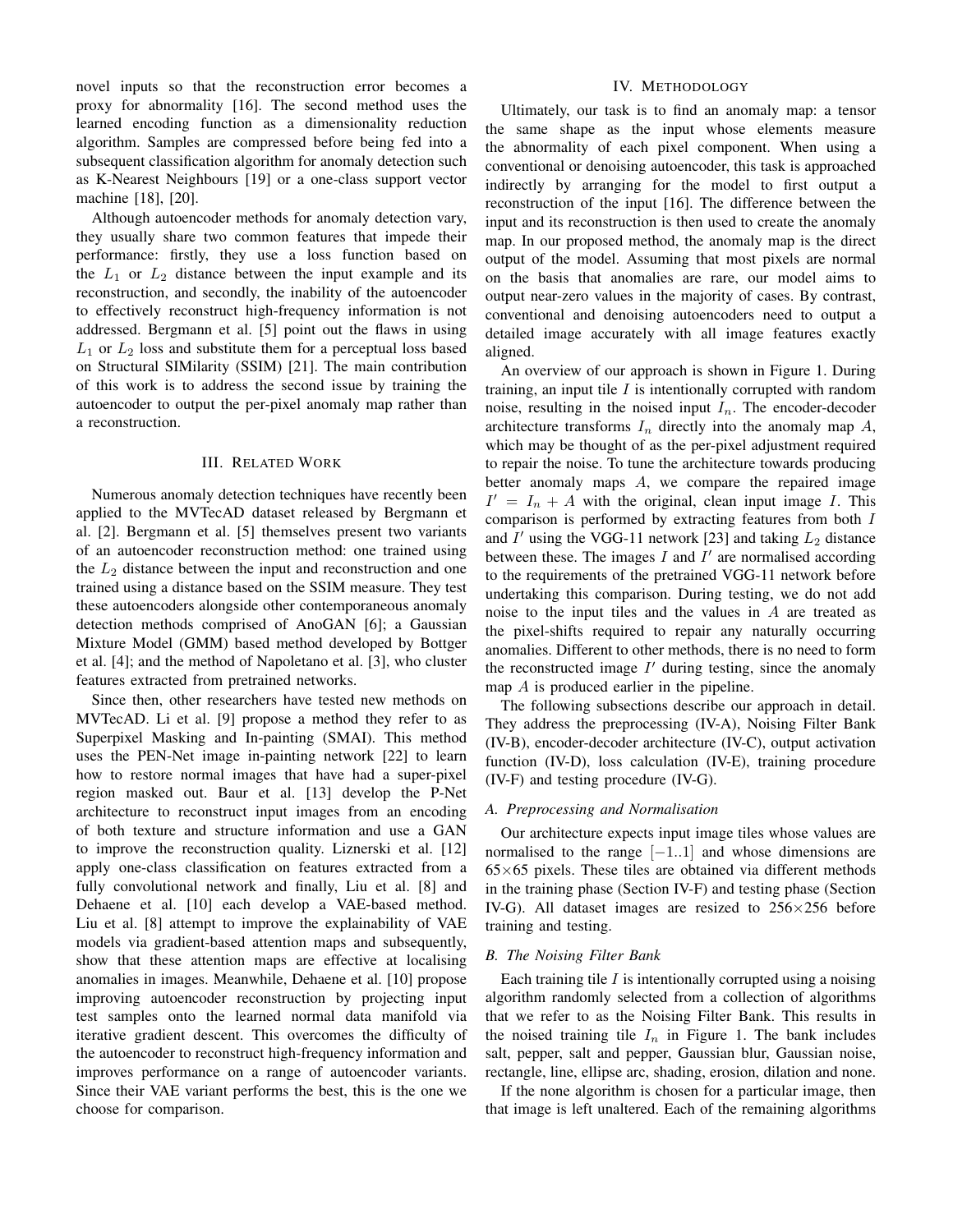

Fig. 1. Our proposed architecture.

begins by creating a noise mask that defines which pixels may be affected by the algorithm, thus protecting the rest of the pixels from corruption.

In the case of the line and ellipse arc algorithms, the noise mask is formed by using drawing commands. All position parameters are drawn from a uniform distribution within the area of the image. Thickness parameters, measured in pixels, are random integers in the range [1..6]. Major and minor axes are random integers in the range [1..30]. Angles and angle ranges are random floats in the range [0..360].

In the case of the remaining algorithms, the noise mask is a rectangular region of randomised width and height inside the area of the image.

Noise is then applied to the pixels that are activated in the mask as follows. For the salt and pepper algorithms, pixels are changed to 1.0 or  $-1.0$  with a probability drawn from the range [0.0..0.5]. For the Gaussian blur algorithm, a new image is formed by blurring the original image with a random kernel and sigma. Pixels from the blurred image are then copied to the original image according to the noise mask. Each axis of the kernel is a random odd integer in the range [3..15], while each axis of the sigma is a random float in the range [1.0..100.0]. For the Gaussian noise algorithm, Gaussian noise is added to the masked pixels, where the mean of the noise is zero, and the standard deviation is a random float in the range [0.3..0.6]. For the rectangle, line and ellipse arc algorithms, the masked pixels are changed to a randomly chosen colour. For the shading algorithm, a random float is drawn from the range [−0.5..0.5] and added to the masked pixels. Erosion and dilation both use a circular kernel whose size is an odd integer in the range [1..7] with an iteration count in the range [1..2].

For all algorithms, the resulting image is clamped to the range  $[-1.0..1.0]$ . If the original input image is grey-scale, as is the case for the grid dataset, then any randomly selected colours are constrained to be gray-scale despite the use of a multi-channel input.

## *C. The Encoder-Decoder Architecture*

The encoder-decoder architecture is comprised of three convolutional layers followed by three convolutional transpose layers. Each layer has a kernel size of three, a stride of two and padding of one unit thickness on every side. The first convolutional layer has 128 feature maps and this number doubles at each additional convolutional layer and halves at each convolutional transpose layer as in DCGAN [24]. The number of output feature maps is equal to the number of channels in the input. A Leaky ReLU activation function with a slope of 0.01 is applied after each layer except for the final layer, which is discussed in Section IV-D.

# *D. Reflected ReLU Activation*

Often, a  $tanh()$  output activation function is used to squeeze the output back into the  $[-1..1]$  range [7], [24]; however, this activation function is unsuitable for our architecture because it prevents the learning of the simplest encoder-decoder function. Ideally, the network should be able to simply output zeros wherever the input is normal, thus minimising the amount of detail expected from the network in the most common case: that of a pixel being normal. Unfortunately, applying the  $tanh()$  activation would prevent this from happening. Consider a normal pixel in the noised input  $I_n$  whose value is 0.5. If the network outputs a zero for this pixel in  $A$ , then when A is added to  $I_n$  it will produce a value of 0.5. This represents the perfect reconstruction that we would like to find in  $I'$ , but applying the  $tanh()$  at this point would result in a change in the value. Consequently, the network will need to learn to output a value in A that will undo the effect of the  $tanh()$  function. Furthermore, the appropriate value to output would depend on the value of the input, which is the kind of coupling between input and output that we would like to avoid. Therefore, we propose the Reflected ReLU function that is defined as:

$$
RefReLU(x) =
$$
\n
$$
\begin{cases}\n0.01x - 0.99, & x \le -1. \\
x, & -1 \le x \le +1. \\
0.01x + 0.99, & x \ge +1.\n\end{cases}
$$
\n(1)

This activation function leaves the reconstruction pixel values unchanged when they are in the range  $[-1..1]$ , while reducing how far the they deviate from the dynamic range. This ensures that the range of the input to the VGG-11 network [23] is closer to the range on which it was trained. Section VI-E analyses the effect of using this activation function.

A further disadvantage of the  $tanh()$  function is that a pixel may need to be shifted by a magnitude greater than 1.0, and such values do not lie in the range of the  $tanh()$  function.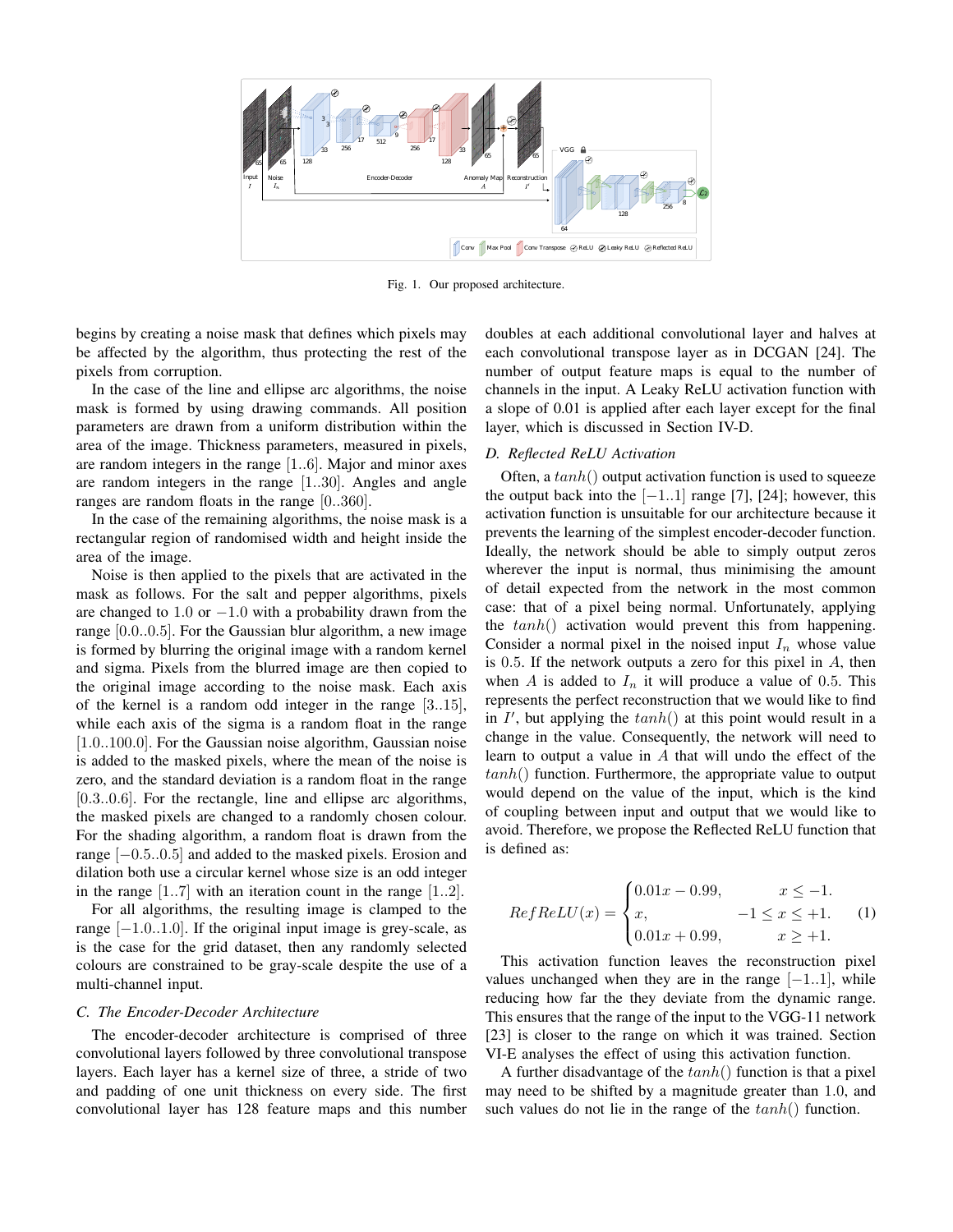

Fig. 2. Box-plot of the AUC results produced by our proposed method on each of the MVTecAD [2] texture datasets.

# *E. The Loss Function*

We use a perceptual loss similar to that of Johnson et al. [25]. In our case, features are extracted from both the input image  $I$  and its reconstruction  $I'$  using a VGG-11 network [23] pretrained on ImageNet  $[26]$ . The  $L_2$  distance between these extracted features forms the perceptual loss as shown in Figure 1. The features are taken from the fourth convolutional layer after max-pooling and ReLU activation function are applied.

#### *F. The Training Procedure*

Before training commences, 80,000 tiles of size  $65\times65$  are randomly cropped from the resized training dataset images. The training batch for each iteration is formed by randomly selecting 64 of these tiles without replacement. This batch of 64 tiles is propagated through the pipeline shown in Figure 1 to produce the loss used to train the encoder-decoder network via backpropagation. The method of optimisation is the same as that used in DCGAN [24] i.e. we use the Adam optimiser [27] with an initial learning rate of 0.0002,  $\beta$ 1 = 0.5, and  $\beta$ 2 = 0.999. Training is stopped after 3,500 iterations.

#### *G. The Testing Procedure*

Each testing iteration processes a single image from the resized testing dataset. We extract tiles that measure  $65\times65$ pixels with a stride such that there is approximately 50% overlap horizontally and vertically with every pixel represented by at least one tile. These tiles are batched and propagated through the pipeline depicted in Figure 1 until the anomaly map A for each tile is produced. No reconstruction is formed, instead, for each tile we take the absolute value of the corresponding anomaly map and sum it along its channel dimension. This yields the anomaly score for each pixel. Anomaly scores from each tile are composed to form the per-pixel anomaly scores for the entire test image. Where multiple tiles share a set of pixels, anomaly score contributions from each tile are averaged.

## V. RESULTS

We test our proposed method on the MVTecAD texture datasets [2]: carpet, grid, leather, tile and wood. Our model is trained and tested on each dataset using eight different random seeds and the AUC results are displayed in the box-plot presented in Figure 2.



Fig. 3. An example anomaly detection output for each dataset. Left images show a texture containing a defect with an anomaly segmentation in red. Right images show a heat-map of the per-pixel anomaly scores output from the autoencoder. Segmentations are produced by setting a threshold on the heat-map.

Table I compares the mean of these results with those achieved by state-of-the-art methods. In addition to outperforming these methods, some of the closest performing methods employ the use of more complex GAN architectures [11] or VAE [8], [10].

TABLE I ANOMALY DETECTION PERFORMANCE (AUC)

| Method           | Carpet | Grid | Leather | Tile | Wood | Mean |
|------------------|--------|------|---------|------|------|------|
| AE $(L_2)$ [5]   | 0.59   | 0.90 | 0.75    | 0.51 | 0.73 | 0.70 |
| $AE$ (SSIM) [5]  | 0.87   | 0.94 | 0.78    | 0.59 | 0.73 | 0.78 |
| AnoGAN [6]       | 0.54   | 0.58 | 0.64    | 0.50 | 0.62 | 0.58 |
| CNN Feats. [3]   | 0.72   | 0.59 | 0.87    | 0.93 | 0.91 | 0.80 |
| <b>GMM [4]</b>   | 0.88   | 0.72 | 0.97    | 0.41 | 0.41 | 0.68 |
| GANomaly [7]     | 0.70   | 0.71 | 0.84    | 0.79 | 0.83 | 0.78 |
| <b>VEVAE [8]</b> | 0.78   | 0.73 | 0.95    | 0.80 | 0.77 | 0.81 |
| <b>SMAI</b> [9]  | 0.88   | 0.97 | 0.86    | 0.62 | 0.80 | 0.83 |
| VAEgrad [10]     | 0.74   | 0.96 | 0.93    | 0.65 | 0.84 | 0.82 |
| P-Net $[11]$     | 0.57   | 0.98 | 0.89    | 0.97 | 0.98 | 0.88 |
| <b>FCDD</b> [12] | 0.96   | 0.91 | 0.98    | 0.91 | 0.88 | 0.93 |
| Ours             | 0.93   | 0.95 | 0.98    | 0.98 | 0.95 | 0.96 |
|                  |        |      |         |      |      |      |

The key advantage of our method is that it is able to squeeze anomaly scores for normal pixels close to zero, resulting in anomaly segmentations that are incredibly clean. This is apparent in the examples shown in Figure 3, where normal regions are displayed in a near-constant white indicative of a low anomaly score. This is achieved without any post-processing of the anomaly maps.

Our proposed method is also sensitive to very fine anomalies that are not labelled in the ground truth. Two examples of subtle anomaly detection can be seen in the bottom example of Figure 3, which depicts an example from the tile dataset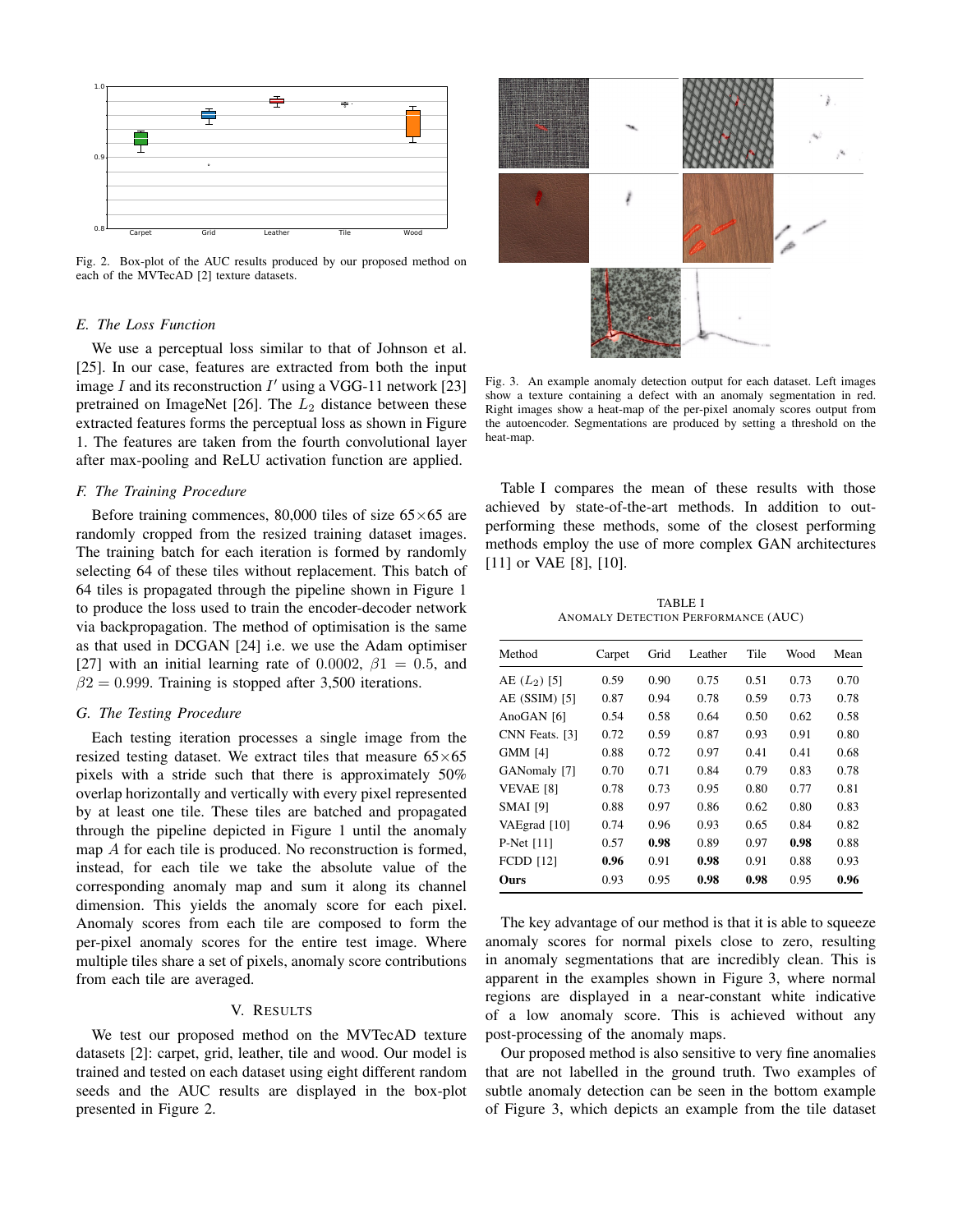

Fig. 4. AUC results achieved by our proposed method when the images are not resized before training and testing. The dashed lines represent the mean performance given in Table I when all dataset images are resized to 256×256.

that contains two small blemishes above the main defect to the left and right.

# VI. ANALYSIS

The following subsections consist of ablation studies and investigations into aspects of our proposed method. Where box-plots are displayed, we overlay our mean results from Table I as dashed lines, providing a baseline for comparison.

#### *A. Effect of Resizing*

One of the preprocessing steps in our method is to resize all dataset images to  $256 \times 256$  (Section IV-A). This improves results, especially for the carpet and grid datasets, as shown in Figure 4.

Figures 5, 6 and 7 show full-size detection results on the leather, tile and wood datasets respectively including any typical failure cases if any. The anomaly segmentations are very precise; consequently, they may only be sparsely filled due to the presence of normal pixels within the anomalous region. In such cases, the anomaly map resembles a cast of the anomaly rather than a solid segmentation as depicted in the ground truth. This is particularly evident in the top-left example in Figure 7 and the bottom two examples in Figure 6. At full-size we also observe that anomaly segmentations sometimes do not cover the entire anomalous region as can be seen in the bottom-left example of Figure 5. In addition, there are a total of two failure cases across the three datasets, namely the presence of glue on tile (top-right example of Figure 6) and the presence of liquid on wood (bottom-right example of Figure 7). Sparsely filled and low coverage detections may be relieved in part by post-processing operations such as opening and closing.

# *B. Ablation of Noising Algorithms*

Our proposed method entails corrupting the input training tiles using noising algorithms randomly selected from the



Fig. 5. Examples of anomaly detection results on the leather dataset at full resolution.



Fig. 6. Examples of anomaly detection results on the tile dataset at full resolution. The top-right example shows the failure case of contamination with glue.



Fig. 7. Examples of anomaly detection results on the wood dataset at full resolution. The bottom-right example shows the failure case of liquid on the surface.

Noising Filter Bank (Section IV-B). This raises the question of how the method would perform when using different subsets of the Noising Filter Bank. Different subsets are produced by splitting the algorithms into five families: opaque, consisting of rectangle, line and ellipse arc; transparent, consisting of shading and Gaussian blur; speckle, consisting of salt and pepper noises; distribution, consisting of Gaussian noise; and morphological, consisting of erosion and dilation. Positive and negative noise ablation tests are performed using these families and their results displayed in Figures 8 and 9 respectively. During a positive noise ablation study, a single family is tested in isolation, while during a negative noise ablation study, a single family is excluded.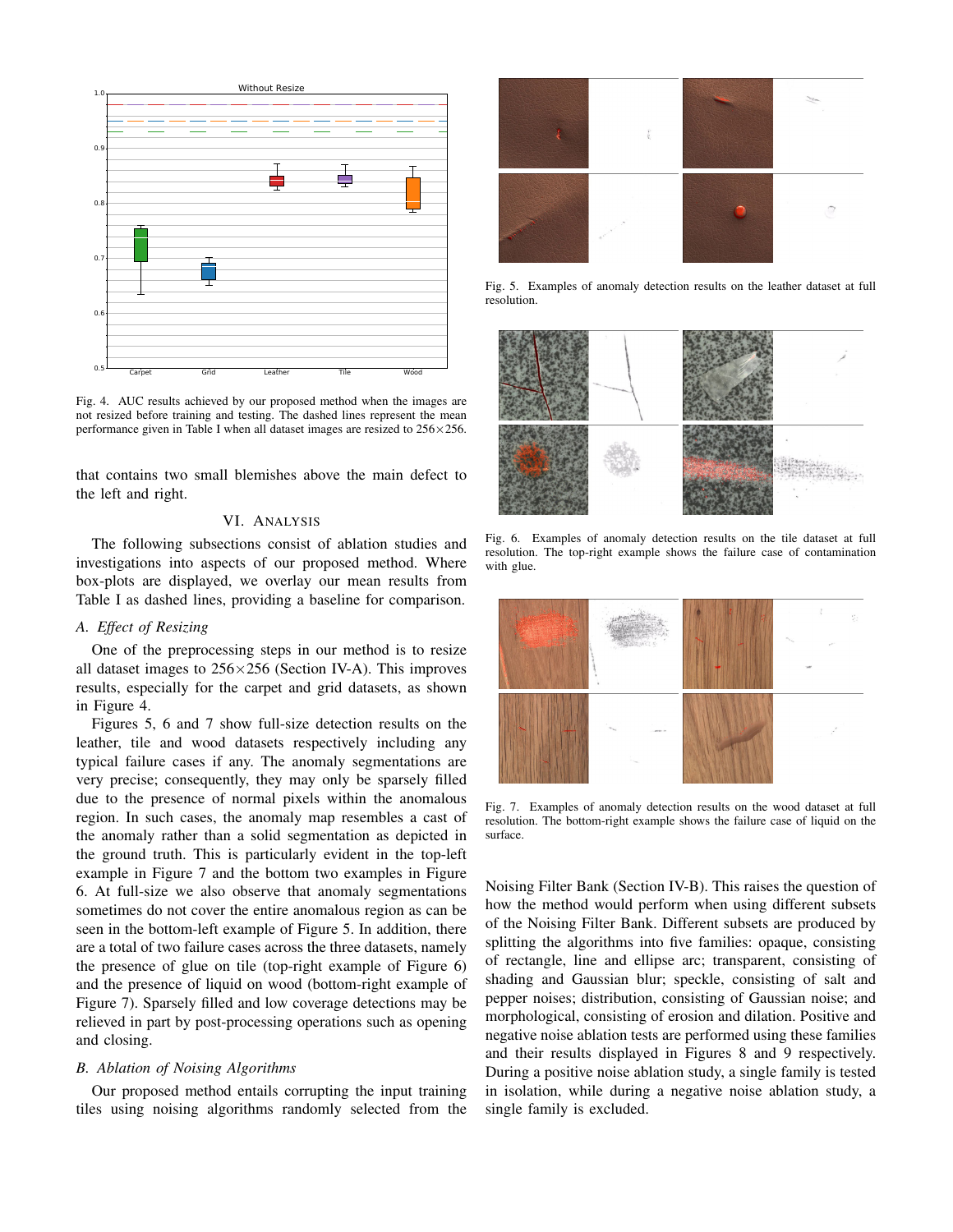

Fig. 8. AUC results achieved by our proposed method when the Noising Filter Bank consists of only a single family of noising algorithms. The dashed lines represent the mean performance given in Table I when all noising algorithms are used.



Fig. 9. AUC results achieved by our proposed method when the Noising Filter Bank consists of all families of noising algorithms except one. The dashed lines represent the mean performance given in Table I when all noising algorithms are used.

These results show the benefit of increasing the variety of noises; no single kind of noise is responsible for good performance.

## *C. Generalisation of the Noising Filter Bank*

Since the Noising Filter Bank consists of a constant set of hand-crafted algorithms, it might be the case that they happen to fit the distribution of anomalies seen in the MVTecAD dataset particularly well. Therefore, we test our method on two further datasets: the DAGM-2007 dataset [28] and the Leaf dataset [29].

The DAGM-2007 dataset [28] is an algorithmically generated dataset of artificial textures with defects. Example anomaly detections on this dataset are shown in Figure 10. Unfortunately, the ground-truth is too coarse to allow for adequate quantitative performance measure at the pixel-level; however, qualitatively we observe the same strong anomaly signatures against near-constant backdrops of low scoring normal pixels. The detections are consistent across the dataset, even for very subtle examples such as the middle-left example of Figure 10.

The Leaf dataset [29] consists of approximately 50,000 images of fourteen different species of leaf. A subset of these images are of leaves showing signs of disease, while the remaining images are of healthy leaves. We train our method on the healthy subset of images and then subsequently attempt to segment the diseased pixels in the diseased subset. No ground-truth is provided with this dataset but qualitatively, anomaly detection performance is strong overall as shown in the examples provided in Figure 11 that are representative of the majority of cases. In a minority of cases, our method fails to produce good anomaly segmentations on this dataset as shown in Figure 12.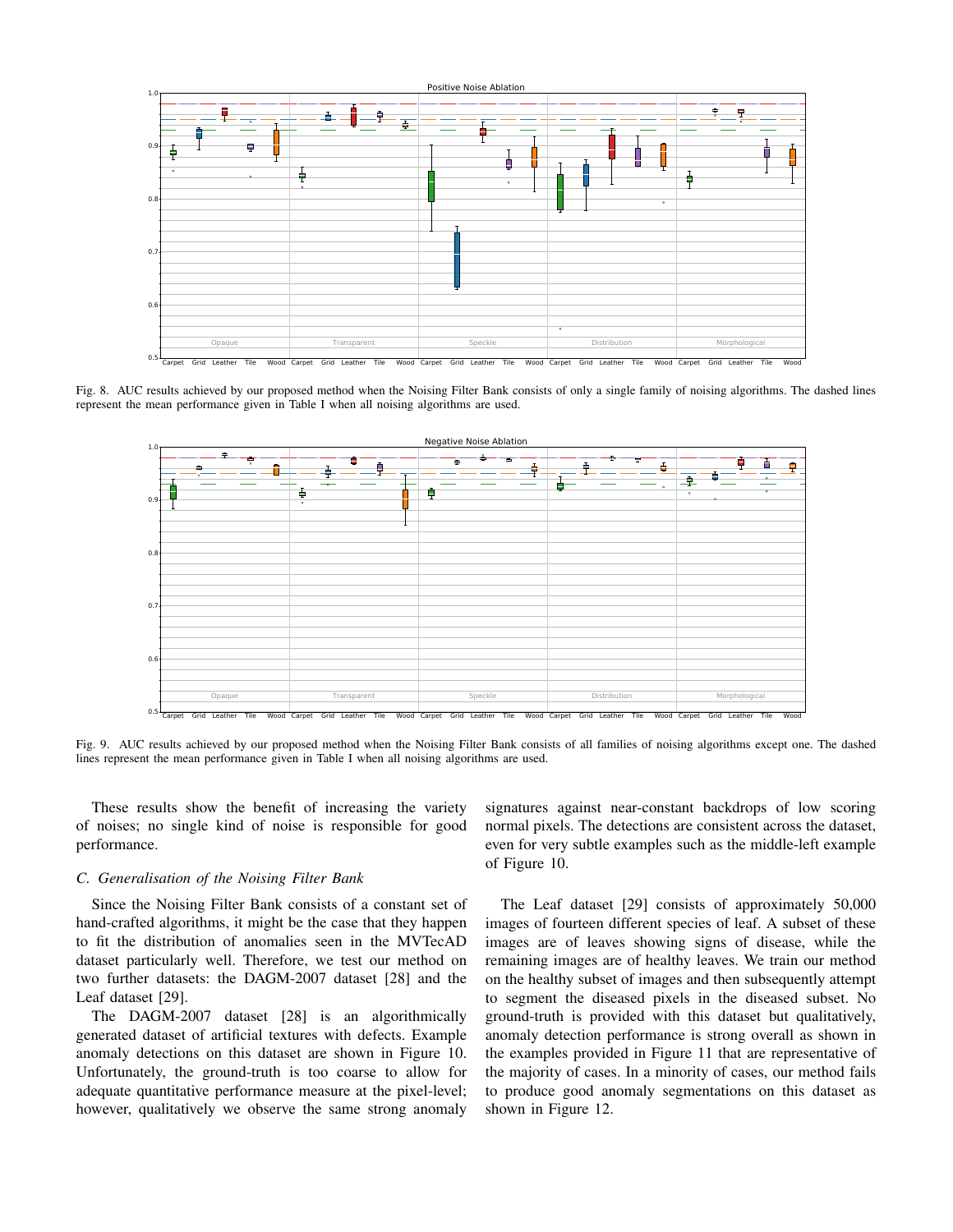

Fig. 10. Examples of anomaly detection results on the DAGM-2007 dataset [28]. Anomaly detection overlay has been omitted for clarity.



Fig. 11. Examples of anomaly detection results on the Leaf dataset. Left images show an example leaf that contains a disease, middle images show the same images with anomaly detection overlayed in red, and the right images show the anomaly heat map.



Fig. 12. Examples of poor anomaly segmentations in the Leaf dataset.

## *D. Resistance to False-Positives*

We investigate the key advantage of our proposed method: that anomaly scores for normal pixels are kept very low, providing a quiet backdrop with minimal noise against which anomalies may be identified clearly. Figure 13 shows a histogram of anomaly scores assigned to all normal pixels in the leather dataset. Our proposed method (shown in blue) keeps almost all anomaly scores below 0.03. By contrast, when our method is modified to behave like a regular denoising autoencoder (shown in orange), anomaly scores fill a much wider spread of values centred approximately on 0.13. The difference is that the regular denoising autoencoder needs to output a reconstruction of each input tile, which is a



Fig. 13. Histogram of anomaly scores assigned to negative (normal) pixels across the entire leather dataset. The blue area shows the scores assigned by the unmodified encoder-decoder architecture that outputs anomaly maps directly. The orange area shows the scores assigned when the encoder-decoder training is modified to mimic the behaviour of a regular denoising autoencoder. In this case, the architecture outputs reconstructions.



Fig. 14. Examples of anomaly maps generated for a sample frame from the leather dataset. Left: The encoder-decoder architecture outputs the anomaly map directly. Right: The encoder-decoder architecture outputs a reconstruction of the input.

more error-prone task than simply measuring deviations from normality. Consequently, our approach creates anomaly maps that are very quiet in normal areas of the image, as shown in Figure 14.

## *E. Effect of the Reflected ReLU*

Often, a  $tanh()$  output activation is used in encoder-decoder architectures similar to ours [7], [24]; however, we replace this with the proposed Reflected ReLU function (Section IV-D). Figure 15 shows the effect of using the original  $tanh()$ activation function and no activation function. The results support the hypothesis that the new Reflected ReLU function is superior for use in our proposed method, likely because it simplifies the task by allowing the autoencoder to output zeros for normal pixels. Compared to using no output activation function, the benefit of using the Reflected ReLU function is less significant.

#### VII. CONCLUSION AND FUTURE WORK

We introduce a new autoencoder based architecture for textural anomaly detection. Rather than presenting training examples directly to the autoencoder, we first corrupt them with random noise in a way comparable to DAE. In contrast with DAE, we use a bank of noising algorithms to increase the variability of the noise. Furthermore, our autoencoder does not directly output a noise-free reconstruction of the input, rather, it predicts the negative of the noise, which may be